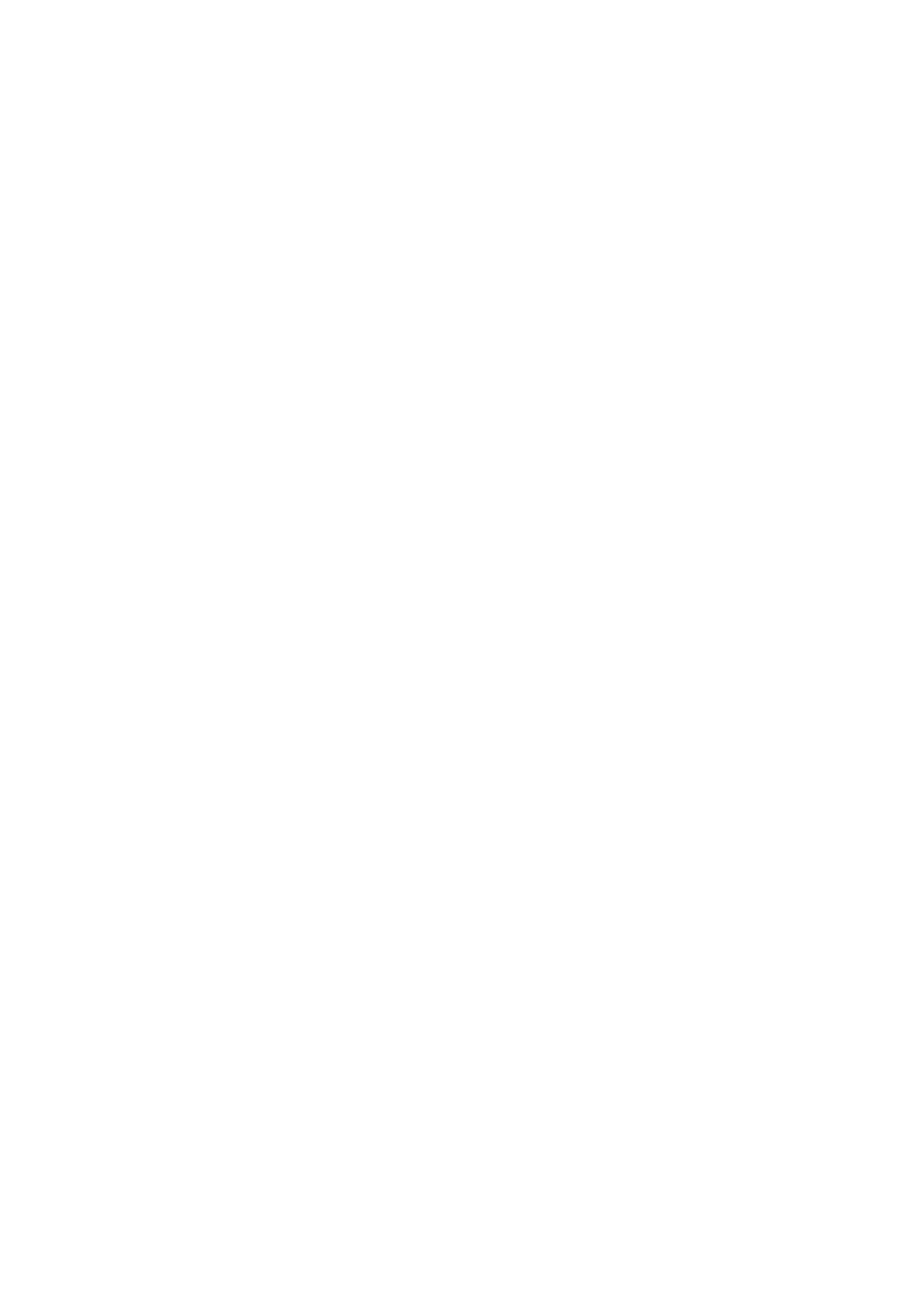### **FIFTY-FOURTH MEETING**

### **of the**

### **INTERNATIONAL COMMITTEE of LEGAL METROLOGY**

### **Bratislava, Slovak Republic 22–25 October 2019**

### **Resolutions**

**Resolution 2019/1 (Agenda item 1)**

The Committee,

Approves the minutes of the 53rd CIML Meeting with some minor editorial corrections.

### **Resolution 2019/2 (Agenda item 2)**

The Committee,

Notes the report given by its President,

Thanks the members of Task Group 2023 and the Presidential Council for their work, and Supports the proposals put forward by its President in his report.

### **Resolution 2019/3 (Agenda item 4.1)**

The Committee,

Notes the report given by the BIML Director, and

Thanks the BIML Director for providing his report in English and in French.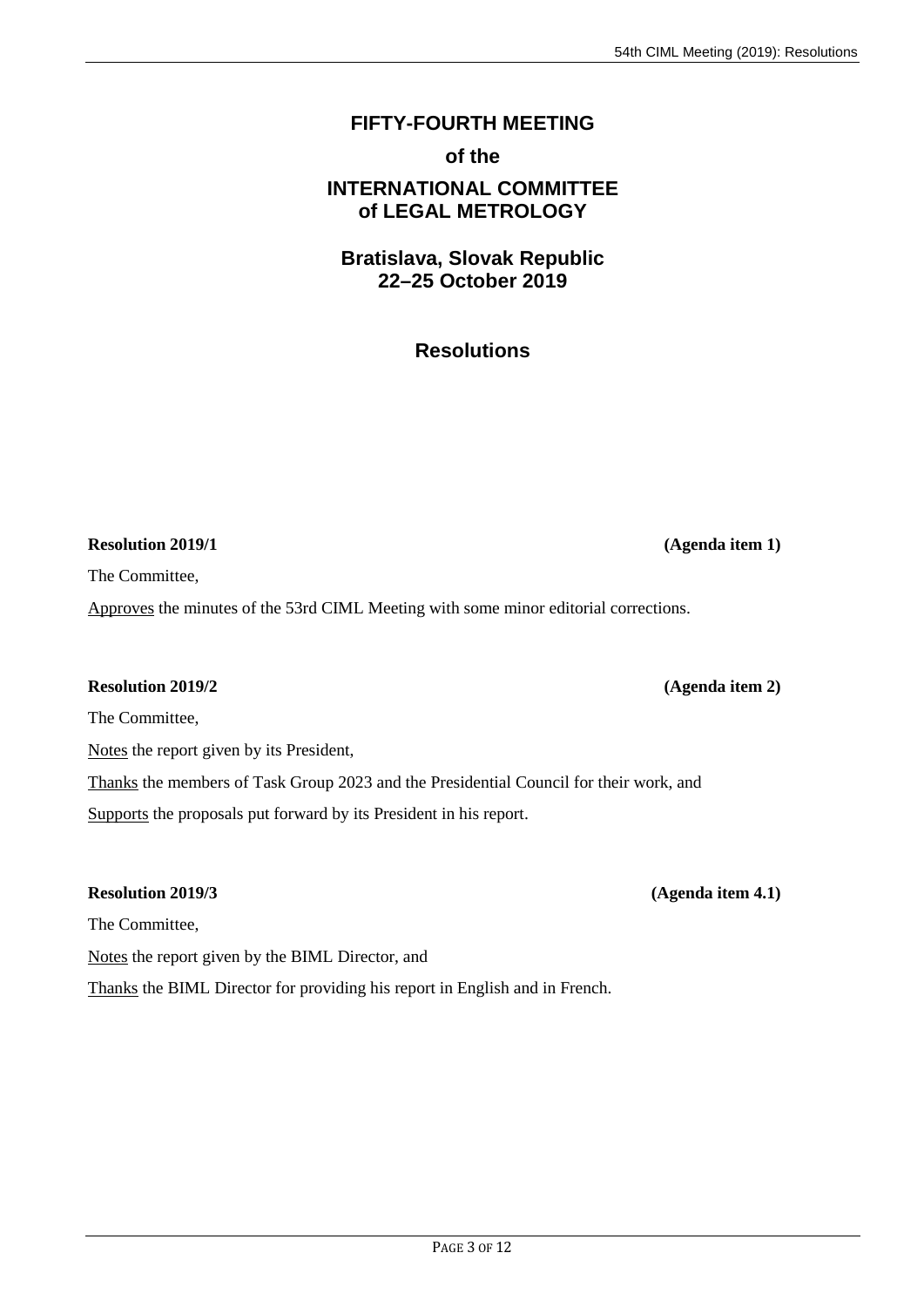### **Resolution 2019/4 (Agenda item 4.2)**

The Committee,

Notes the report given by the BIML on the training courses relating to OIML technical work delivered since the 53rd CIML Meeting,

Thanks the BIML for organising the training, and thanks the participants for their efforts to harmonise the technical work of the Organisation,

Encourages the BIML to continue to support technical training activities in the future as financial provisions allow, and

Requests the BIML to examine the effect the training has on the conduct of OIML technical work.

#### **Resolution 2019/5 (Agenda item 5)**

The Committee,

Welcomes Kyrgyzstan as a returning Corresponding Member.

#### **Resolution 2019/6 (Agenda item 6.1)**

The Committee,

Noting the accounts for 2018 and the comments from its President and from the BIML Director,

Considering the external auditor's approval of the 2018 accounts,

Approves the 2018 accounts, and

Instructs its President to present them to the 16th OIML Conference in 2020.

#### **Resolution 2019/7 (Agenda item 6.1)**

The Committee,

Noting the accounts for 2018 and the comments from its President and from the BIML Director,

Instructs the BIML Director to implement effective measures to monitor the budget,

Instructs the BIML Director to investigate alternative revenue streams with a view to increasing the income of the Organisation,

Instructs the BIML Director to continue to examine an appropriate level for the OIML's reserves, and

Instructs the BIML Director to present information on these to the 55th CIML Meeting in 2020.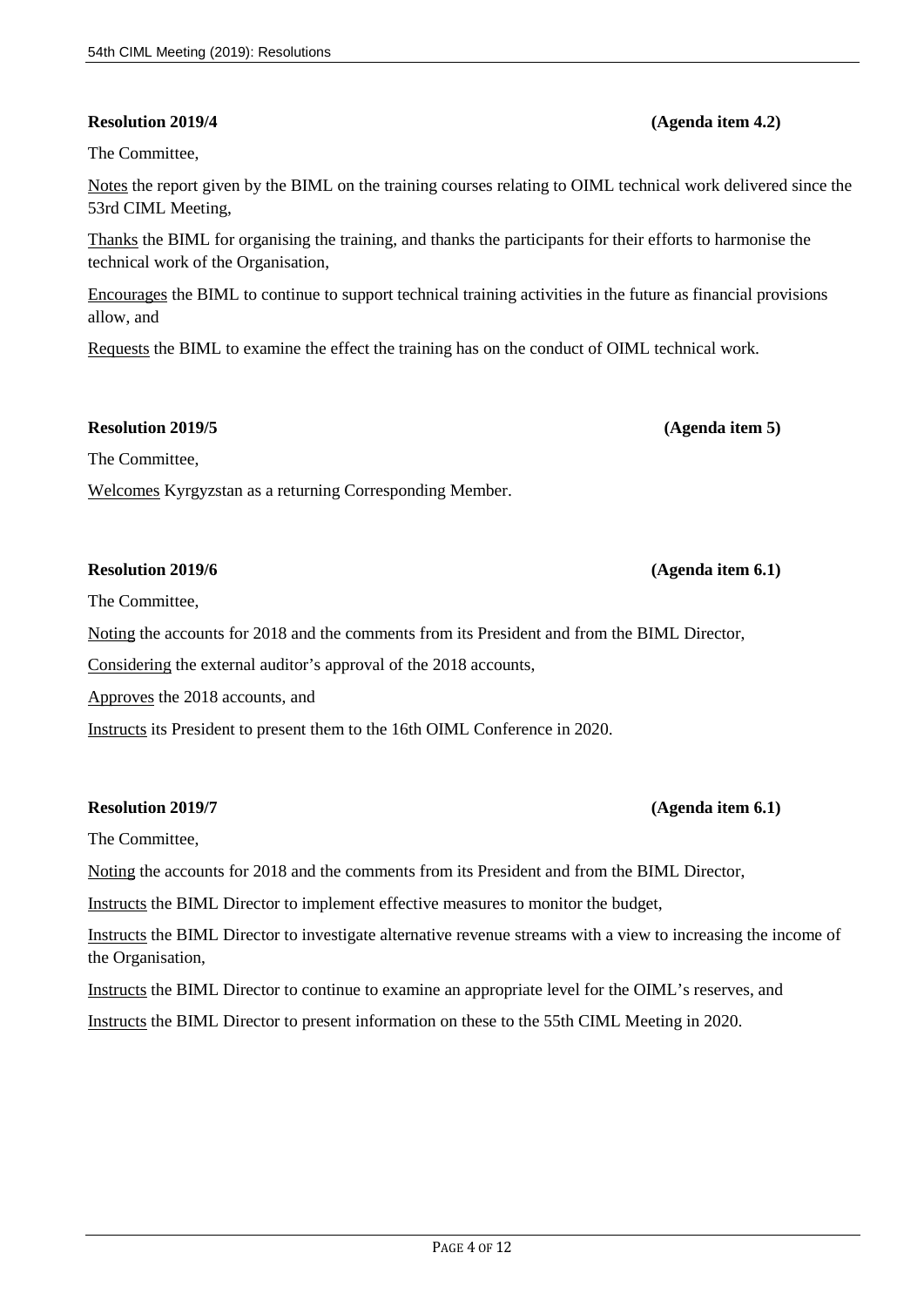### **Resolution 2019/8 (Agenda item 6.2)**

The Committee,

Notes the report on the budget forecast for 2019 given by the BIML Director, and

Expresses its appreciation to the BIML Director for his efforts in bringing the budget under control within a short space of time.

### **Resolution 2019/9 (Agenda item 6.3)**

The Committee,

Notes the report given by the BIML Director,

Encourages the BIML to continue its efforts to recover outstanding arrears and to consider additional mechanisms for prompt payment by Member States and Corresponding Members,

Requests those Member States and Corresponding Members with arrears to bring their situation up to date as soon as possible, and

Requests Member States and Corresponding Members to ensure prompt payment of membership fees.

### **Resolution 2019/10 (Agenda item 7.1)**

The Committee,

Notes the report on activities with organisations in liaison given by the BIML.

### **Resolution 2019/11 (Agenda item 7.2)**

The Committee,

Notes the report on the RLMO Round Table meeting given by its Chairperson,

Thanks Dr Yukinobu Miki for his work as Chairperson of the RLMO Round Table, and

Thanks the CIML First Vice-President, Dr Charles Ehrlich, for taking over as Chairperson of the RLMO Round Table.

### **Resolution 2019/12 (Agenda item 7.3)**

The Committee,

Notes the report made by the BIPM,

Thanks its Director, Dr Martin Milton, for providing this information to the Committee, and

Supports a stronger cooperation between the OIML and the BIPM through a joint task group to explore opportunities for closer cooperation towards the development of a common vision and a common concept of metrology as a key element of quality infrastructure.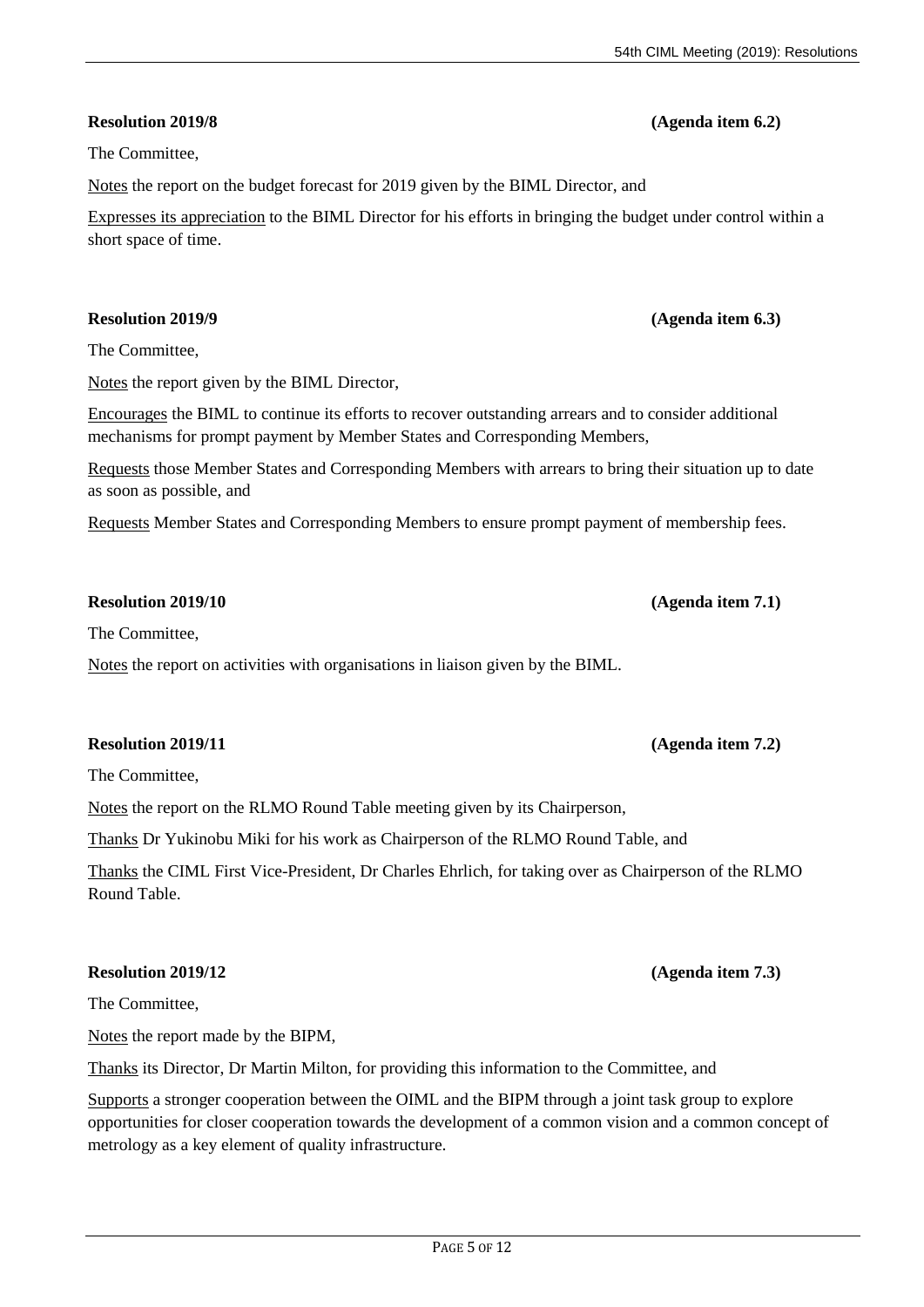### **Resolution 2019/13 (Agenda item 7.4)**

### The Committee,

Thanks Dr Rado Lapuh (Slovenia) for representing the OIML in the Consultative Committee for Units (CCU) and for his written report,

Notes the oral report given by Ms Nataša Vukovič (Slovenia) on developments in the CCU, and

Requests OIML TC 2 to closely observe the ongoing discussions in the CCU on the definition of the term "unit", on angles, on dimensionless quantities, and on the SI in the digital world, and to facilitate a common OIML position, if possible.

### **Resolution 2019/14 (Agenda item 7.5)**

The Committee,

Notes the reports and presentations from the following organisations in liaison:

- CECIP,
- IAF,
- ILAC,
- OECD, and
- UNIDO.

Thanks their representatives for providing this information to the Committee.

### **Resolution 2019/15 (Agenda item 8.1)**

The Committee,

Notes the report on the activities of the CEEMS Advisory Group,

Welcomes the proposal to develop a scholarship scheme for leaders of tomorrow,

Encourages Member States to explore opportunities for taking part in pilot projects by acting as hosts and sponsors, and

Emphasises the importance of OIML D 1 *Considerations for a Law on Metrology* and requests the appropriate Project Group to do all in its power to produce a Final Draft Document which can be adopted at the 55th CIML Meeting in 2020.

### **Resolution 2019/16 (Agenda item 8.1)**

The Committee,

Thanks Mr Pu Changcheng for his initiative in the establishment of the CEEMS Advisory Group, and for his leadership as its chairperson,

Noting the recommendations of the CEEMS Advisory Group,

Appoints Mr Peter Mason as the chairperson of the CEEMS Advisory Group for a three-year term, and

Appoints Dr Peter Ulbig as vice-chairperson of the CEEMS Advisory Group for a three-year term.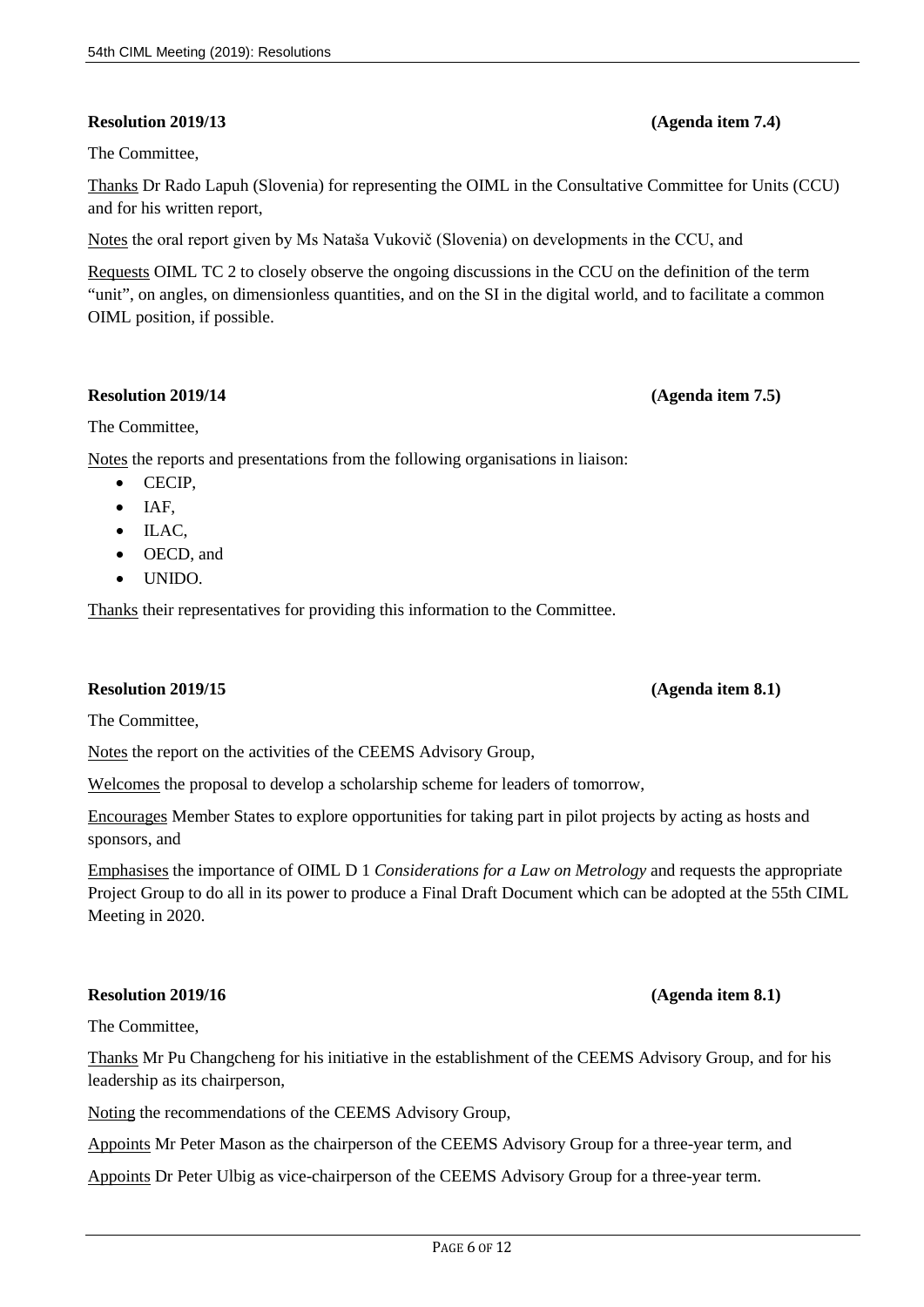### **Resolution 2019/17 (Agenda item 8.1)**

The Committee,

Noting the discussions in the CEEMS Advisory Group on the lack of a procedure for the selection of its chairperson,

Requests the chairperson of the CEEMS Advisory Group to develop proposals for an appropriate revision of OIML B 19 *Terms of Reference for the Advisory Group on matters concerning Countries and Economies with Emerging Metrology Systems (CEEMS)*.

### **Resolution 2019/18 (Agenda item 8.1)**

The Committee,

Thanks Dr Bobjoseph Mathew, Dr Peter Ulbig, and the BIML for having organised the workshop on e-Learning which took place on Monday 21 October 2019,

Thanks Ms Dorina Nati (UNIDO) and Mr Phil Sorrell (New Zealand) for their excellent presentations at this workshop,

Considers that the development of an e-Learning concept for the benefit of the legal metrology community and others should be a priority activity for the Organisation,

Requests the CEEMS Advisory Group to establish one or more ad hoc working groups to develop, with the assistance of the Bureau, an e-Learning concept taking into account the following elements:

- 1) a summary, analysis and prioritisation of the outcomes of the e-Learning seminar,
- 2) the optimum means of capturing expert input from Technical Committees and Subcommittees in developing and maintaining high quality content,
- 3) collaboration with other appropriate organisations,
- 4) consideration of the appropriate platform and technology for the e-Learning concept,
- 5) consideration of appropriate funding mechanisms and sources,

Instructs the BIML Director to take into account this e-Learning concept when preparing the budget for the 2021–2024 financial period.

#### **Resolution 2019/19 (Agenda item 9.1)**

The Committee,

Notes the report of the OIML Certification System (OIML-CS) Management Committee (MC) Chairperson,

Thanks the members of the MC, the Review Committee and the Maintenance Group for their work,

Thanks Mr Cock Oosterman for having served as MC Chairperson since the launch of the OIML-CS,

Requests CIML Members to promote the benefits of the OIML-CS to stakeholders in their country, and

Requests OIML Issuing Authorities to promote the benefits of the OIML-CS to manufacturers in their country.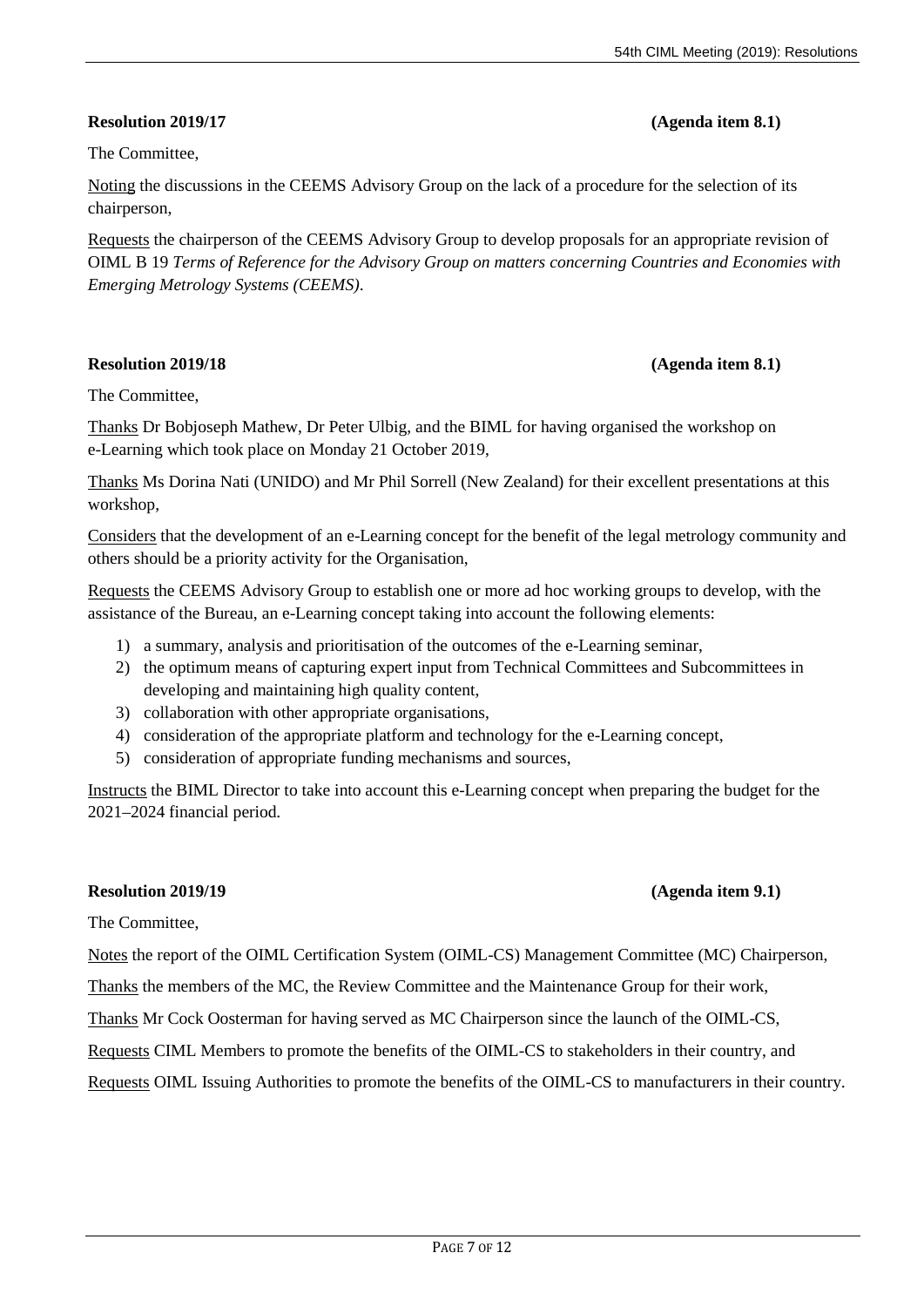The Committee,

Considering the remarks made by its President,

Considering the report by the USA on the status of the project to revise R 117 *Dynamic measuring instruments for liquids other than water*,

Decides to accept the proposal to vote on the Final Draft Recommendation revision of R 117 at this meeting.

#### **Resolution 2019/21 (Agenda item 10.1.1)**

The Committee,

Approves the following Final Draft Publications:

- Revision of D 31 *General requirements for software-controlled measuring instruments*,
- New Document *Reference standard liquids (Newtonian viscosity standard for the calibration and verification of viscometers),*
- New Document *Conformity to Type (CTT) - Pre-market conformity assessment of measuring instruments,*
- New Basic Publication *Rules for the use of OIML logos,*
- New Basic Publication *Framework for OIML Training Centers and OIML Training Events,*
- Revision of R 117 *Dynamic measuring instruments for liquids other than water,*

Thanks the relevant Project Group conveners and members for their work in completing these projects.

### **Resolution 2019/22 (Agenda item 10.1.2.1)**

The Committee,

Approves as a new project, under the responsibility of OIML TC 5/SC 2, the revision of D 31 *General requirements for software controlled measuring instruments*, to be conducted as specified in the project proposal provided in Addendum 10.1.2.1 to the Working Document for this meeting.

### **Resolution 2019/23 (Agenda item 10.1.2.2)**

The Committee,

Approves as a new project, under the responsibility of TC 6, a new publication, provisionally titled *R 87 prepackage template*, to be conducted as specified in the project proposal provided in Addendum 10.1.2.2 to the Working Document for this meeting.

**Resolution 2019/20 (Agenda item 10.1.1)**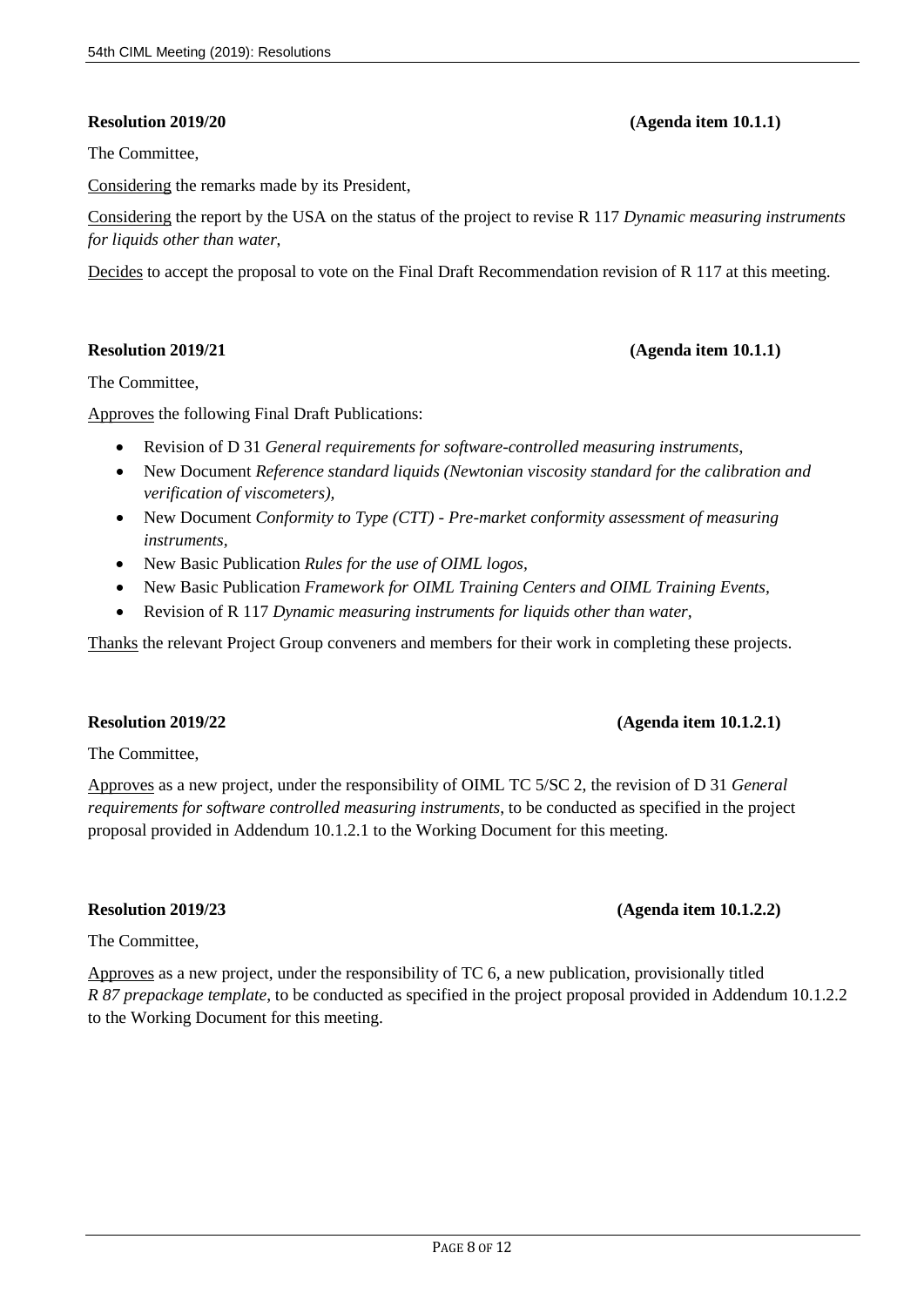### **Resolution 2019/24 (Agenda item 10.1.2.3)**

Approves as a new project, under the responsibility of TC 17/SC 2, the revision of R 142 *Automated refractometers: Methods and means of verification*, to be conducted as specified in the project proposal provided in Addendum 10.1.2.3 to the Working Document for this meeting.

### **Resolution 2019/25 (Agenda item 10.1.2.4)**

The Committee,

The Committee,

Approves as a new project, under the responsibility of TC 17/SC 5, a new publication *Rotary viscometers - Determination of dynamic viscosity - Verification method*, to be conducted as specified in the project proposal provided in Addendum 10.1.2.4 to the Working Document for this meeting.

The Committee,

Considering the remarks made by its President,

Considering the report by the USA on the status of the project to revise B 11 *Rules governing the translation, copyright and distribution of OIML Publications*, and

Decides to accept the proposal to vote on the project to revise B 11 at this meeting.

### **Resolution 2019/27 (Agenda item 10.1.2.5)**

The Committee,

Approves as a new project, under the responsibility of the BIML and the USA, the revision of B 11 *Rules governing the translation, copyright and distribution of OIML Publications*, to be conducted as specified in the project proposal provided in Additional Meeting Document 10.1.2.5.

### **Resolution 2019/28 (Agenda item 10.1.3)**

The Committee,

Noting the result of the vote on the 1CD of the Revision of B 6 *Directives for OIML technical work*,

Noting the recommendation in Addendum 10.1.3.2 to the Working Document for this meeting,

Approves the amended periodic review procedure detailed in Annex A of Addendum 10.1.3.2 to the Working Document for this meeting,

Approves the inclusion of the revised text, detailed in Annex B as amended during the meeting, together with the flowchart given in Annex C of Addendum 10.1.3.2 to the Working Document for this meeting, in the Final Draft Basic (FDB) Publication Revision of B 6-1 presented in 10.1.3.1, and

Approves the FDB Revision of B 6.

### **Resolution 2019/26 (Agenda item 10.1.2.5)**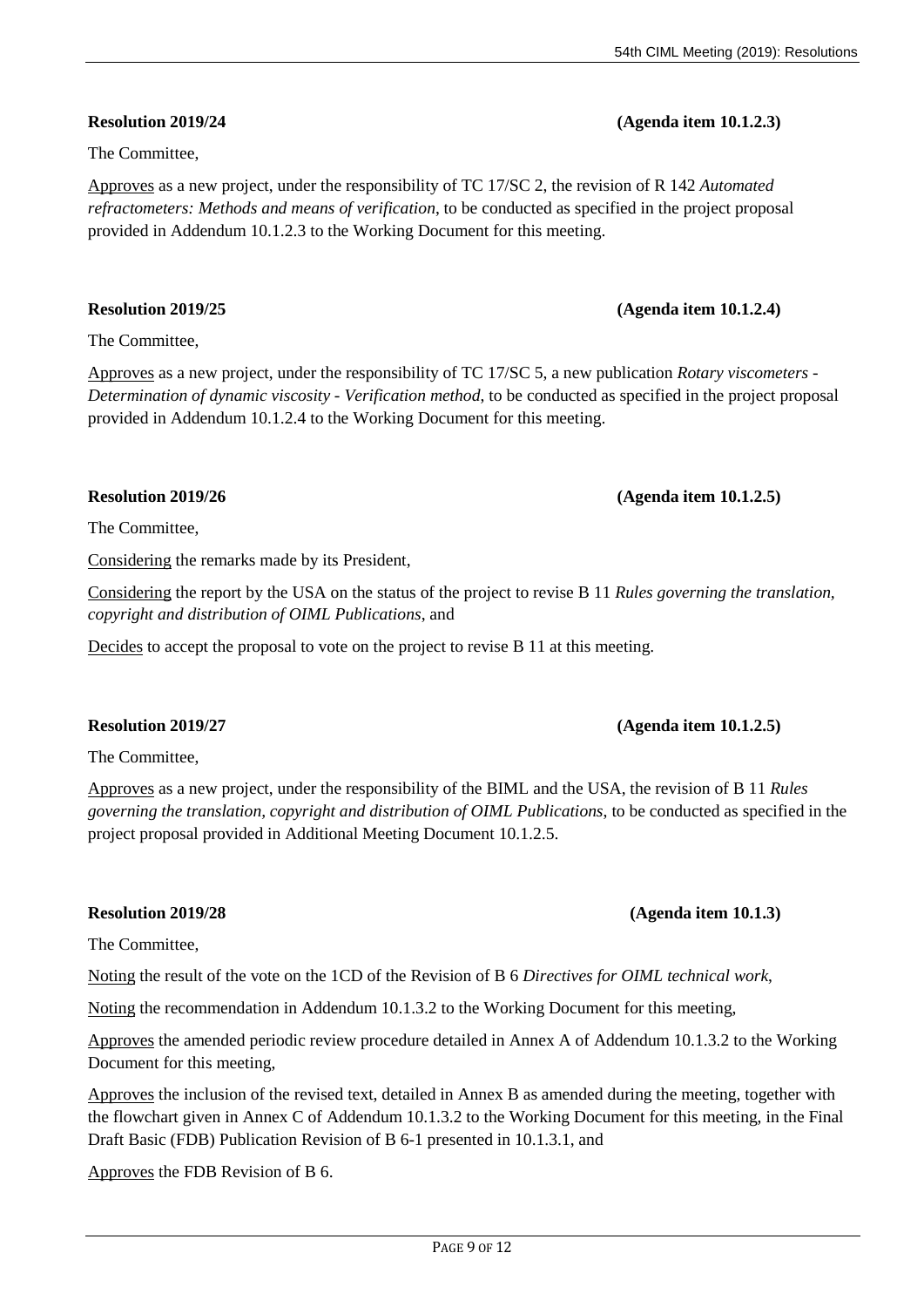#### **Resolution 2019/29 (Agenda item 10.1.3 and 10.2)**

The Committee,

Supports the criteria used to identify high priority publications and projects developed by Task Group 2023,

Supports the provisional lists of high priority publications and projects as presented at the Meeting, and

Requests the Presidential Council and the BIML to review these and make proposals for approval at the 55th CIML Meeting in 2020.

#### **Resolution 2019/30 (Agenda item 10.3)**

The Committee,

Supports the proposal of Task Group 2023 and the Presidential Council to identify "mentors" for the OIML Bulletin, who will take responsibility for sustainably increasing the number of technical articles in the OIML Bulletin for the benefit of the legal metrology community, including legal metrology practitioners,

Requests CIML Members to consider becoming a "mentor" for the OIML Bulletin, and

Requests that CIML Members make any possible efforts in order that more technical articles are submitted for publication in the OIML Bulletin.

#### **Resolution 2019/31 (Agenda item 11)**

The Committee,

Noting the procedure for the election of the CIML Second Vice-President in OIML B 14:2013,

Selects Dr Bobjoseph Mathew (Switzerland) as its Second Vice-President for a six-year term with immediate effect.

#### **Resolution 2019/32 (Agenda item 12.1)**

The Committee,

Congratulates this year's recipients of an OIML Medal,

- Dr Jerzy Borzyminski
- Mrs Corinne Lagauterie
- Dr Yukinobu Miki

for their contribution to the work of the OIML.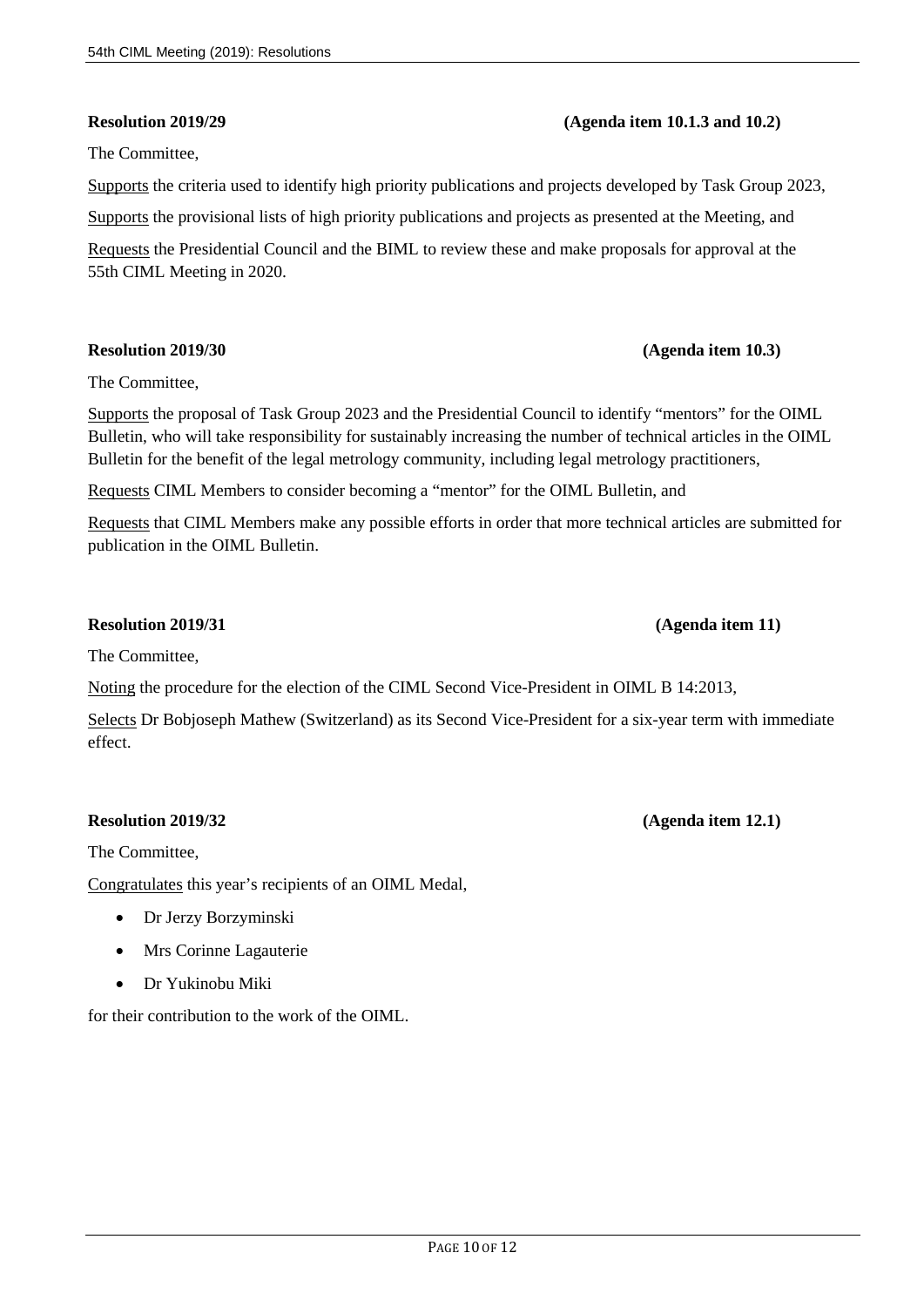### **Resolution 2019/33 (Agenda item 12.1)**

The Committee,

Thanks Dr Yukinobu Miki for his contribution to the work of the OIML in his roles

- as CIML Member for Japan since 2005,
- as member of the Presidential Council since 2007,
- as Second CIML Vice-President since 2013,
- acting First Vice-President from 2017-2018, and
- as Chairperson of the RLMO Round Table since 2014.

#### **Resolution 2019/34 (Agenda item 12.2)**

The Committee,

Congratulates this year's recipient of a Letter of Appreciation, Mr Cock Oosterman, and

Thanks him for his contribution to the development of the OIML Certification System (OIML-CS) and as Chairperson of the Management Committee since the launch of the OIML-CS.

#### **Resolution 2019/35 (Agenda item 12.4)**

The Committee,

Thanks Mr Marcos Trevisan Vasconcellos (Brazil) for his presentation on behalf of Prof. Carlos Augusto de Azevedo, winner of the 2018 *OIML CEEMS Award*.

#### **Resolution 2019/36 (Agenda item 14.1)**

The Committee,

Notes the information provided on the organisation of the 55th CIML Meeting and 16th International Conference in 2020,

Thanks the People's Republic of China for its invitation to host the 55th CIML Meeting and 16th International Conference in 2020, and

Instructs the Bureau to make the necessary arrangements to organise the 55th CIML Meeting and 16th International Conference in 2020.